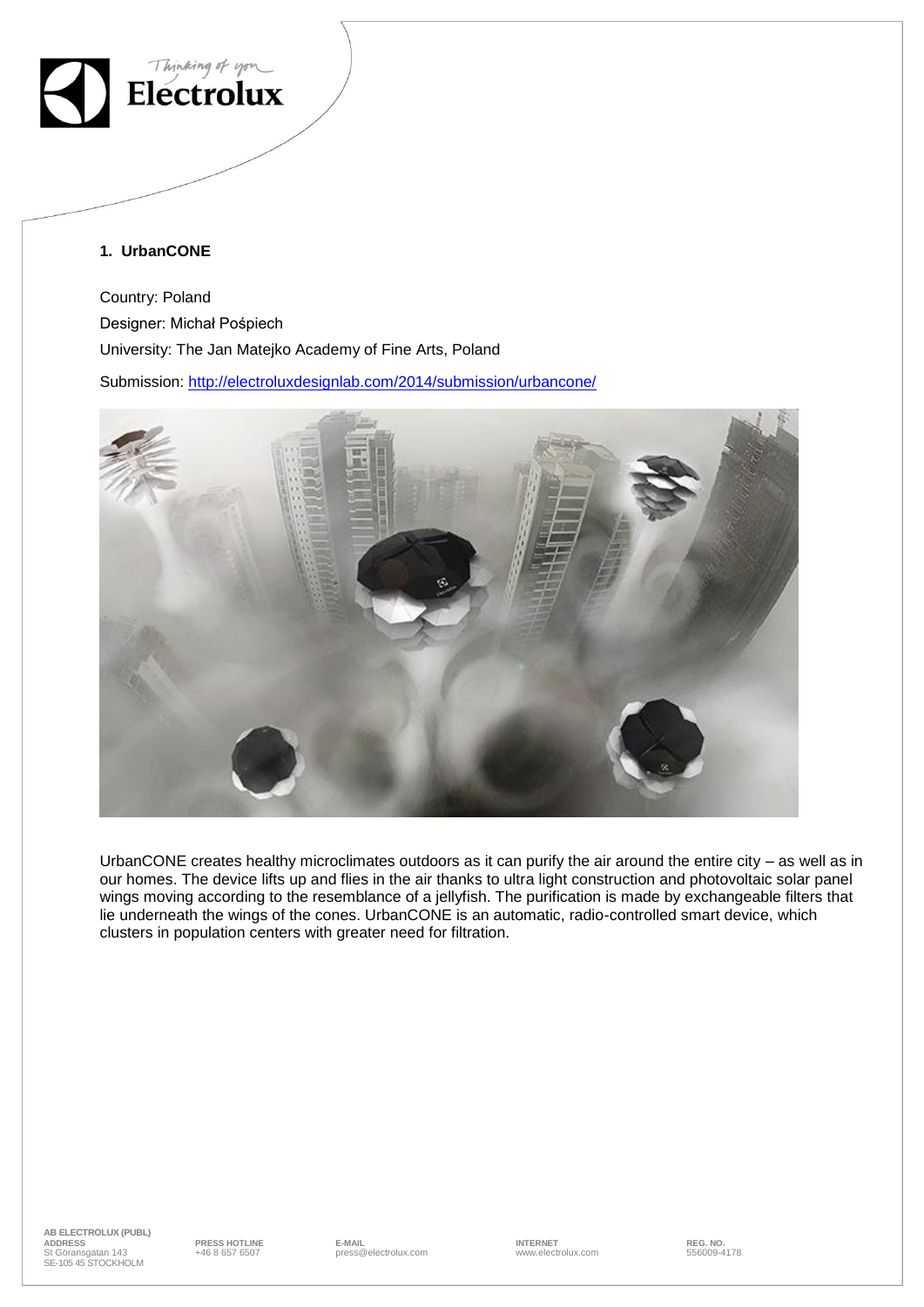

#### **2. Lotus**

Country: Turkey Designer: Fulden Dehneli University: Middle East Technical University, Turkey Submission:<http://electroluxdesignlab.com/2014/submission/lotus/>



Lotus is an air purifier with three portable and rechargeable air cleaning balls. While the main body offers a general purification, the balls can be taken anywhere according to need. These three rechargeable balls named Pure Ball, Odor Ball and Humid Ball aim to accomplish specific tasks. Super Plasma Ion Technology generates active hydrogen and oxygen ions which eliminate biological contaminants and active oxygen where they locate. Portable units are useful in situations where localized purification is necessary such as cooking, sleeping and closet cleaning.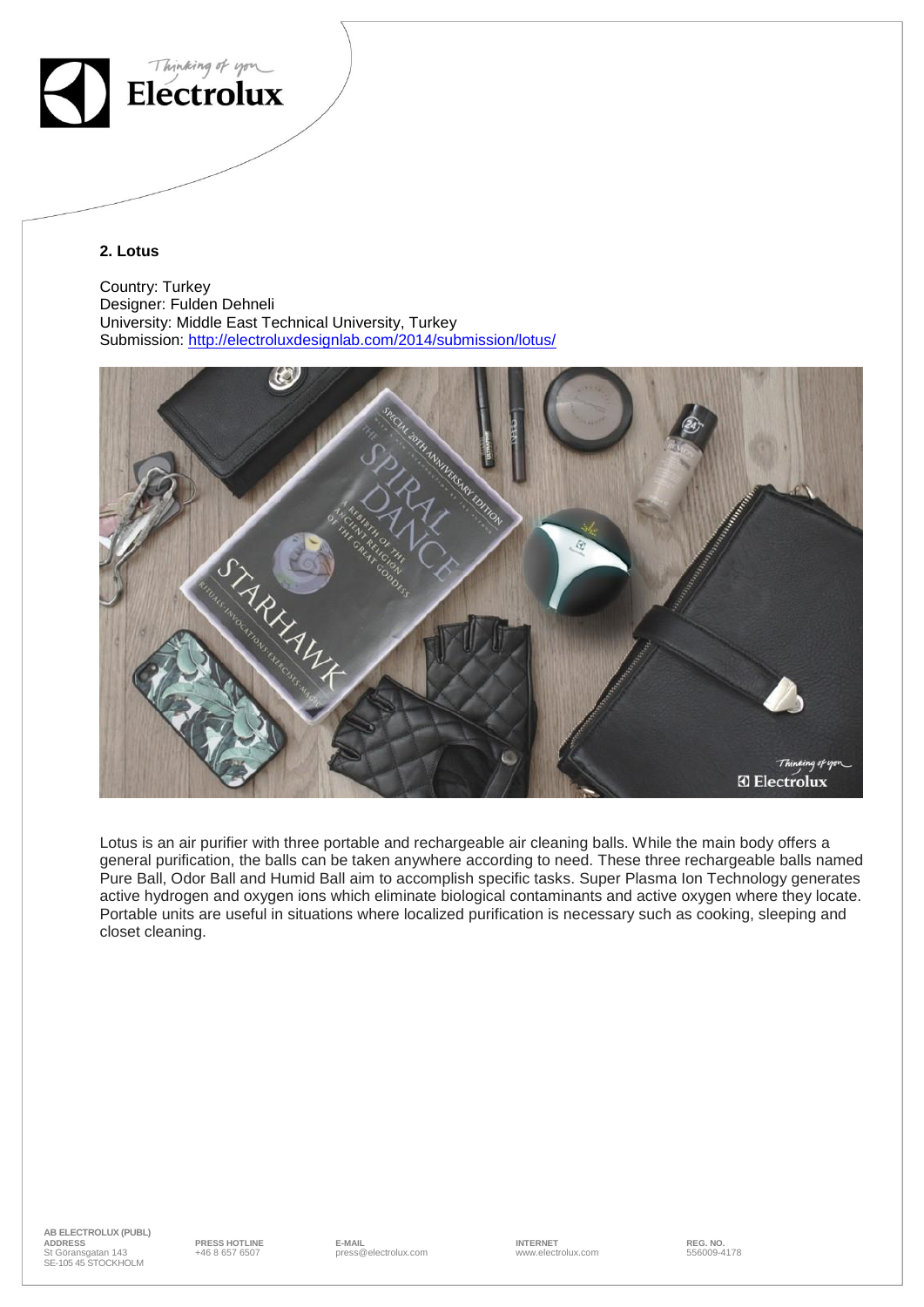

# **3. SET TO MIMIC**

Country: Romania Designer: Sorina Răsteanu University: West University Of Timisoara, Romania Submission: <http://electroluxdesignlab.com/2014/submission/set-to-mimic/>



Set to Mimic is a set of smart kitchenware that recreates tastes and smells of your food to your preference. By placing a noninvasive transparent gel patch with a microchip on your head, the plate and glass communicates wirelessly with your brain, to make you experience a taste or smell from the past by tapping in to your memory. That way you can eat a carrot but have the impression that you're eating an ice cream or a steak, which makes it easier to lead a healthy life.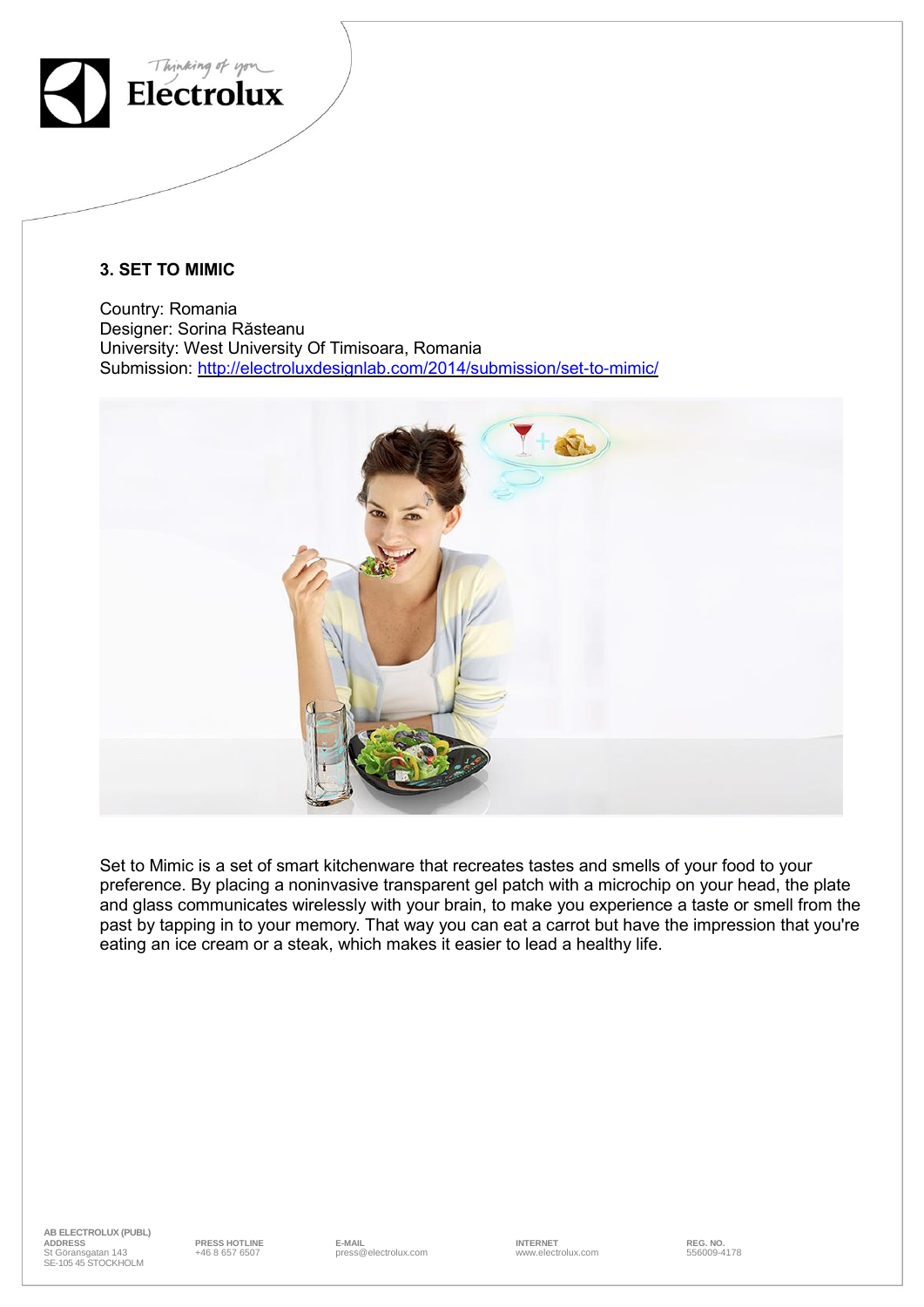

### **4. FUTURE HUNTER-GATHERER**

Country: United Kingdom Designer: Pan Wang University: Masters Industrial Design, China Central Saint Martins , United Kingdom Submission: <http://electroluxdesignlab.com/2014/submission/future-hunter-gatherer>



Future Hunter-Gatherer is a virtual grocery shopping experience inspired by nature. It projects a hologram that lets the user play a game to gather food by fishing, hunting or gathering the food from nature. The food the user collects in the game is then transmitted to the local grocery store or market, that in turn gathers the goods and deliver them to the user's door. In addition to making the shopping experience more fun, it also gives kids a better understanding of where the food they eat actually comes from.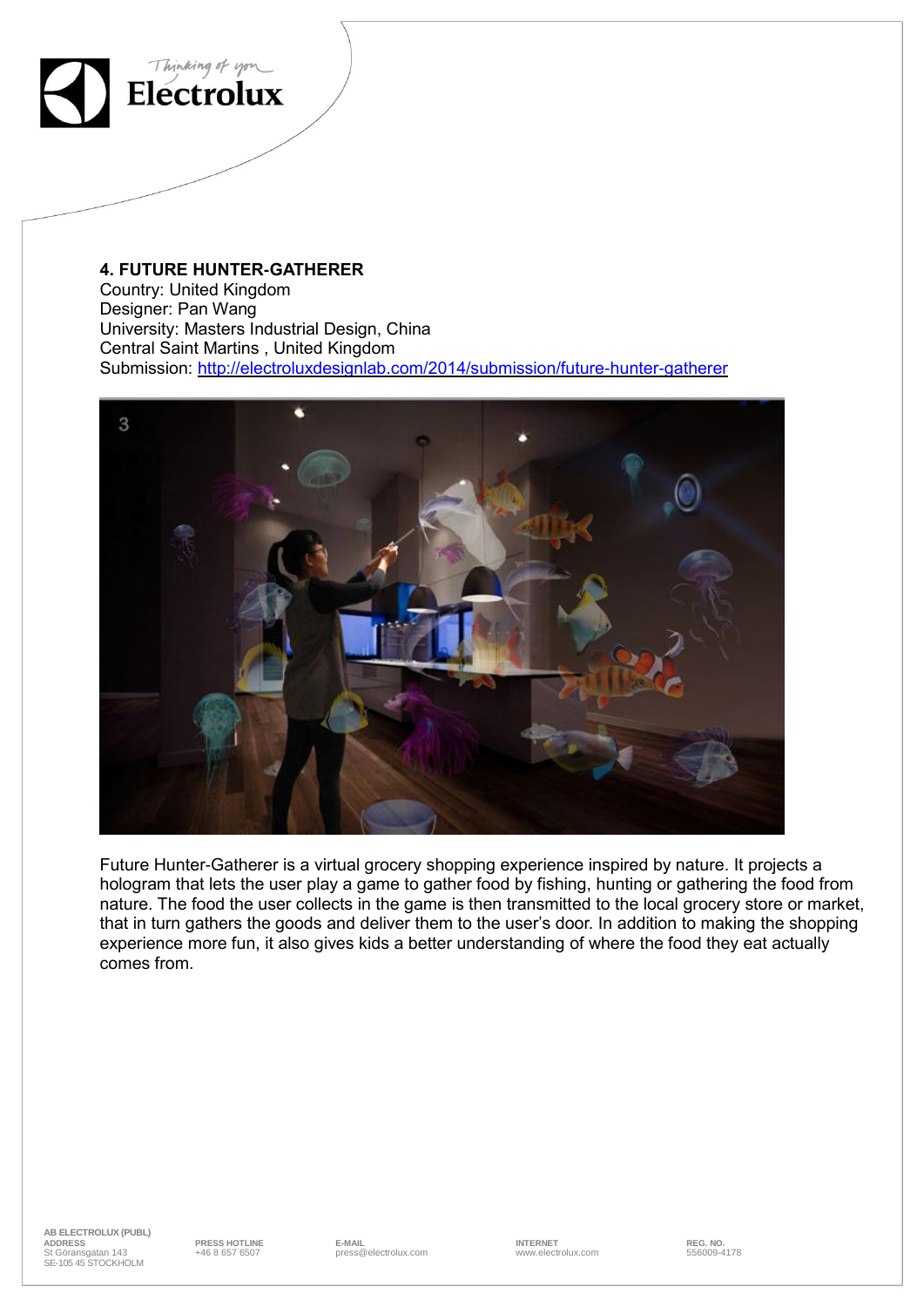

## **5. Pete**

Country: Poland Designer: Kovács Apor University: Moholy-Nagy University of Art and Design Budapest, Hungary Submission:<http://electroluxdesignlab.com/2014/submission/pete/>



The PETE concept merges plastic bottles and creates garments from them according to your taste. The consumer only has to choose the required clothing type, colour and cutting, while the machine gives the amount of PET bottles needed for the fabrication and turns the bottles into polyester and prints the garments. This method creates a natural recycling method for plastic bottles and turns the consumer into an eco-designer.